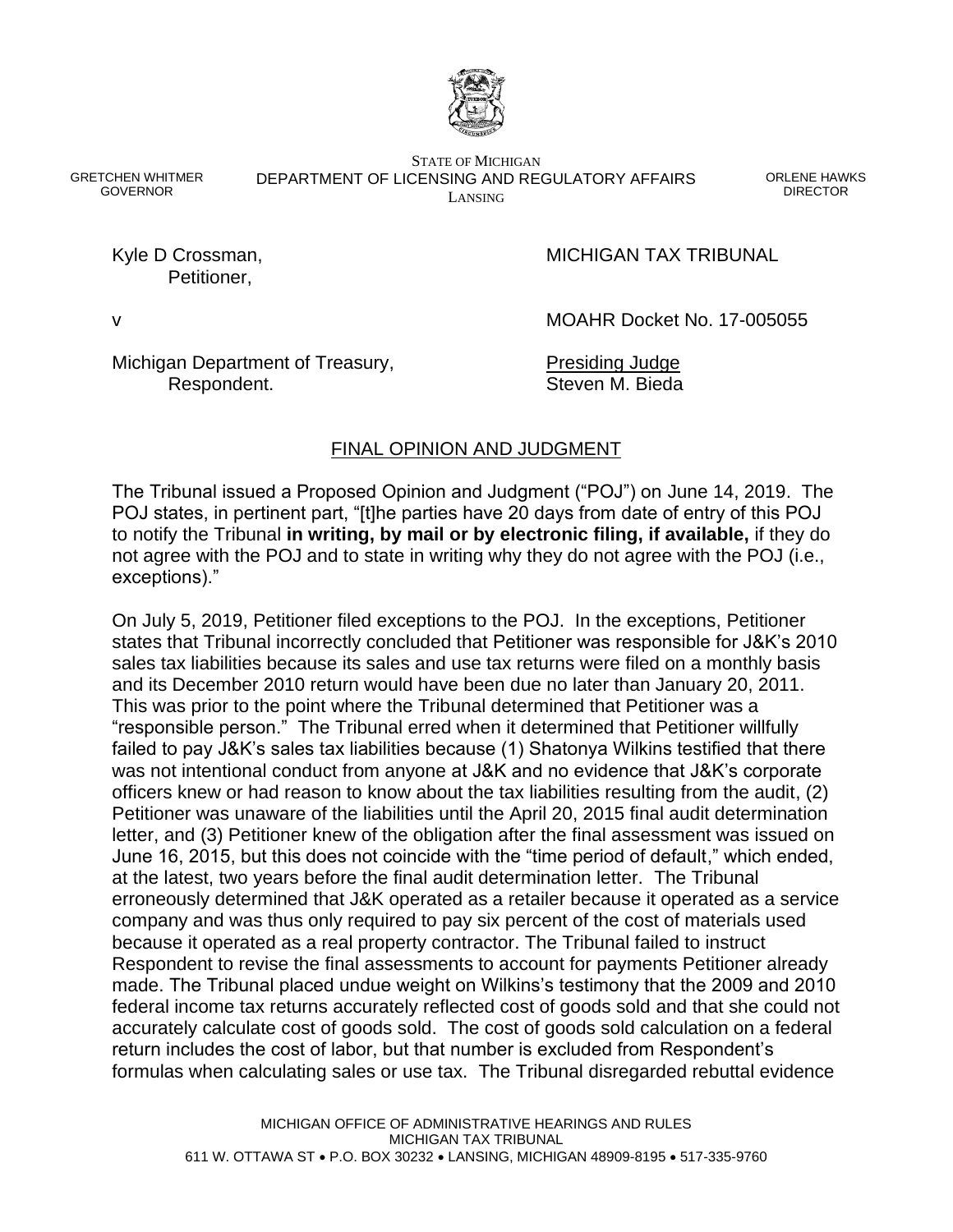that Petitioner testified that J&K included overhead and profit in the cost of labor when it quoted jobs to customers. This explains the discrepancy between the cost listed in J&K's software and the actual cost of used materials.

On July 18, 2019, Respondent filed a response to the exceptions. In the response, Respondent states that Petitioner is attempting to reargue contentions addressed at the hearing. Taxpayers that pay sales tax monthly must still file an annual return under MCL 205.54(5) and those returns are due February 28. The taxes at issue did not become due at the time of the final assessment. Rather, they became due on their due date. The auditor did not use final transaction prices in the audit, but attempted to "back out" labor costs based on J&K's federal returns. Petitioner has been provided with an account summary of Petitioner's tax liabilities, including payments. Respondent has provided Petitioner information that Petitioner's payments have been applied. The finder of fact may make credibility determinations of witnesses and the Administrative Law Judge was justified in seeking corroboration beyond Petitioner's statements.

The Tribunal has considered the exceptions, response, and the case file and finds that the Administrative Law Judge ("ALJ") properly considered the testimony and evidence submitted in the rendering of the POJ. More specifically, the ALJ concluded that Petitioner became a "responsible person" on February 9, 2011. The "time period of default" is "the tax period for which the business *failed to file the return* or pay the tax due under subsection (5) and through the later of the date set for the filing of the tax return or making the required payment."<sup>1</sup> Annual sales tax returns are due February 28 after the close of the tax year. $2$  The annual sales tax return for 2010 was thus due on February 28, 2011, after the time Petitioner became a responsible person. With respect to Petitioner's argument that it was a service company, as the ALJ explained, citing IPD 2005-3 and RAB 2016-18, the policy of the State of Michigan is that it treats contractors that collect sales tax as liable for sales tax when they "consistently hold themselves out to the public as retailers, and therefore collect and remit sales tax pursuant to the sales tax act.  $\ldots$  "<sup>3</sup> The reason behind this policy is that the State will receive at least as much sales tax as use tax.<sup>4</sup> The evidence provided, including the testimony of Wilkins that J&K collected and reported sales tax,<sup>5</sup> shows that Petitioner collected sales tax and thus treating J&K as a retailer was appropriate. Petitioner's arguments concerning the appropriate source for cost of goods sold misapprehends the Tribunal's reasoning in the POJ. This section addressed whether J&K's liability would have been different if it were appropriate to calculate the liability under the use tax. The Tribunal explained that the cost of goods sold as reported on J&K's returns for 2009 and 2010 were \$1,172,916.00 and \$1,827,221.00, respectively, and that based on these numbers, the use tax would have been higher than what J&K actually paid. The Tribunal accepted these figures as the cost of goods sold based on Wilkins's testimony that labor and materials were

 $1$  MCL 205.27a(15)(c) (emphasis added).

<sup>2</sup> See Michigan Department of Treasury, *Filing Deadlines*, <https://www.michigan.gov/taxes/0,4676,7- 238-43519\_43522---,00.html> (last accessed July 30, 2019).

<sup>3</sup> Rev Admin Bull 2016-18, p 14.

<sup>4</sup> Rev Admin Bull 2016-18.

<sup>5</sup> Tr, 128.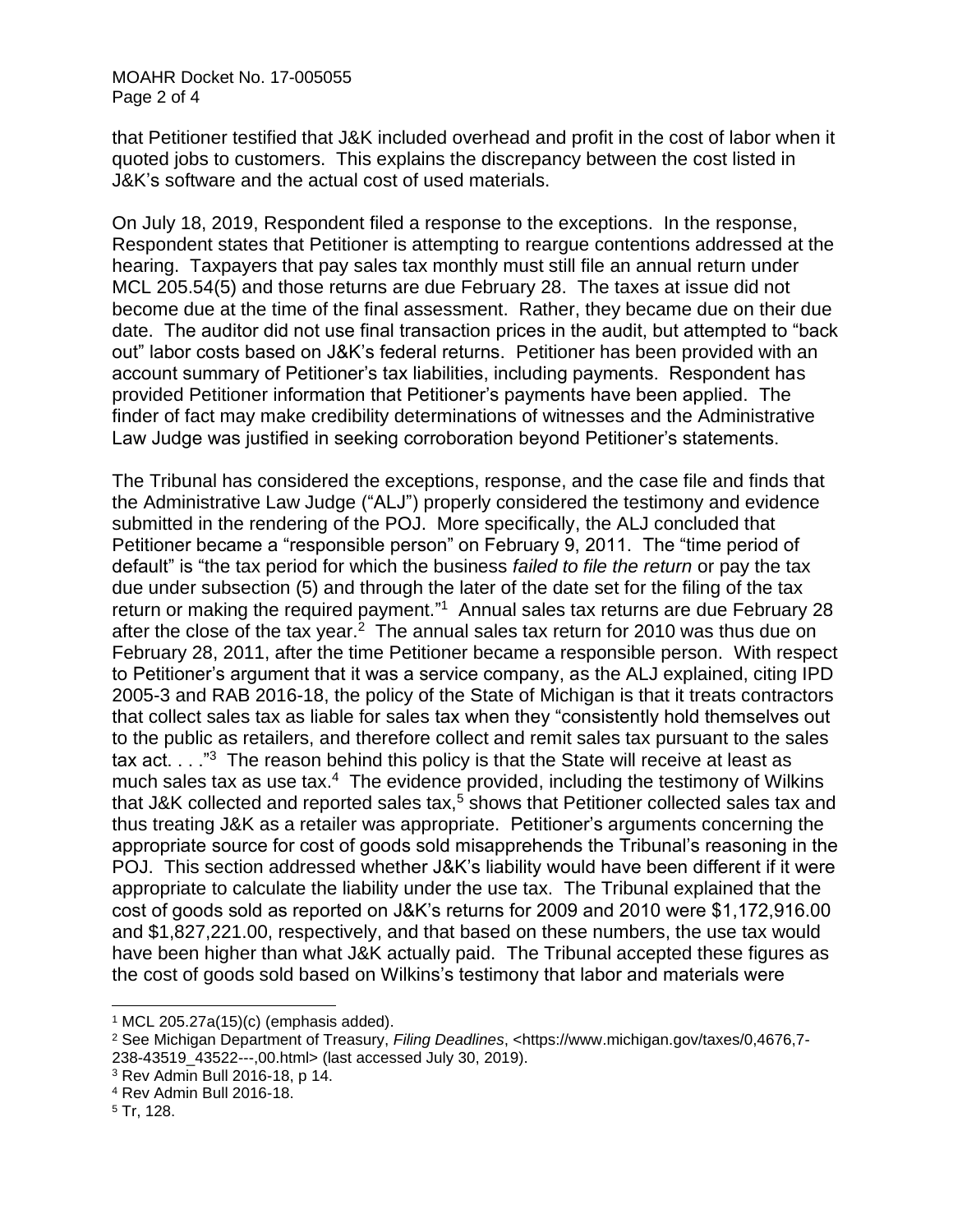MOAHR Docket No. 17-005055 Page 3 of 4

improperly entered, misclassified, and/or overstated, and noted that Petitioner had failed to provide contrary evidence. Petitioner points to his testimony that the discrepancy between the cost of goods sold in the job costing software and cost of goods sold on the invoice was because J&K included overhead and profit on quotes. However, this testimony was merely speculative, as Petitioner stated "[t]he only reason I can think of is my understanding, from listening to the testimony is they kept referring to cost of labor that was removed."<sup>6</sup> Even if the Tribunal's determination that Petitioner failed to rebut Respondent's evidence of cost of goods sold was erroneous, that error would be *de minimis* given that the Tribunal properly determined that J&K's tax liability was properly calculated under the sales tax formula, not the use tax formula.

The Tribunal has the authority to affirm, reverse, or modify the "final decision, finding, ruling, determination, or order" of Respondent.<sup>7</sup> At issue in this proceeding is whether the assessments were proper and whether Petitioner is personally liable. Ordering Respondent to take into account any payments already made by Petitioner is outside the scope of the Tribunal's authority because it has nothing to do with Petitioner's liability, only whether he has satisfied that liability.

Given the above, Petitioner has failed to show good cause to justify the modifying of the POJ or the granting of a rehearing. $8$  As such, the Tribunal adopts the POJ as the Tribunal's final decision in this case.<sup>9</sup> The Tribunal also incorporates by reference the Findings of Fact and Conclusions of Law contained in the POJ in this Final Opinion and Judgment. As a result:

a. The taxes, interest, and penalties, as levied by Respondent, are as follows:

#### **Assessment Number**: UJ56940

| axes               | Interest             | $\cdots$<br>Penalties |
|--------------------|----------------------|-----------------------|
| \$134,<br>4,282.00 | ,327.63<br>ጦገ<br>، ت | \$0.00                |

b. The final taxes, interest, and penalties are as follows:

#### **Assessment Number**: UJ56940

| Taxes $10$   | Interest    | <b>Penalties</b> |
|--------------|-------------|------------------|
| \$100,893.00 | \$36,272.00 | \$0.00           |

#### IT IS SO ORDERED.

IT IS FURTHER ORDERED that Respondent shall cause its records to be corrected to reflect the taxes, interest, and penalties, as finally shown in this Final Opinion and

<sup>6</sup> Tr, 192.

<sup>7</sup> MCL 205.732(a).

<sup>8</sup> See MCL 205.762.

<sup>9</sup> See MCL 205.726.

<sup>&</sup>lt;sup>10</sup> In response to the Tribunal's August 1, 2019 Order Requiring information, Respondent provided documentation on August 14, 2019 recalculating the sales tax and interest due as a result of the Tribunal's determination that Petitioner was not a responsible person until February 9, 2011.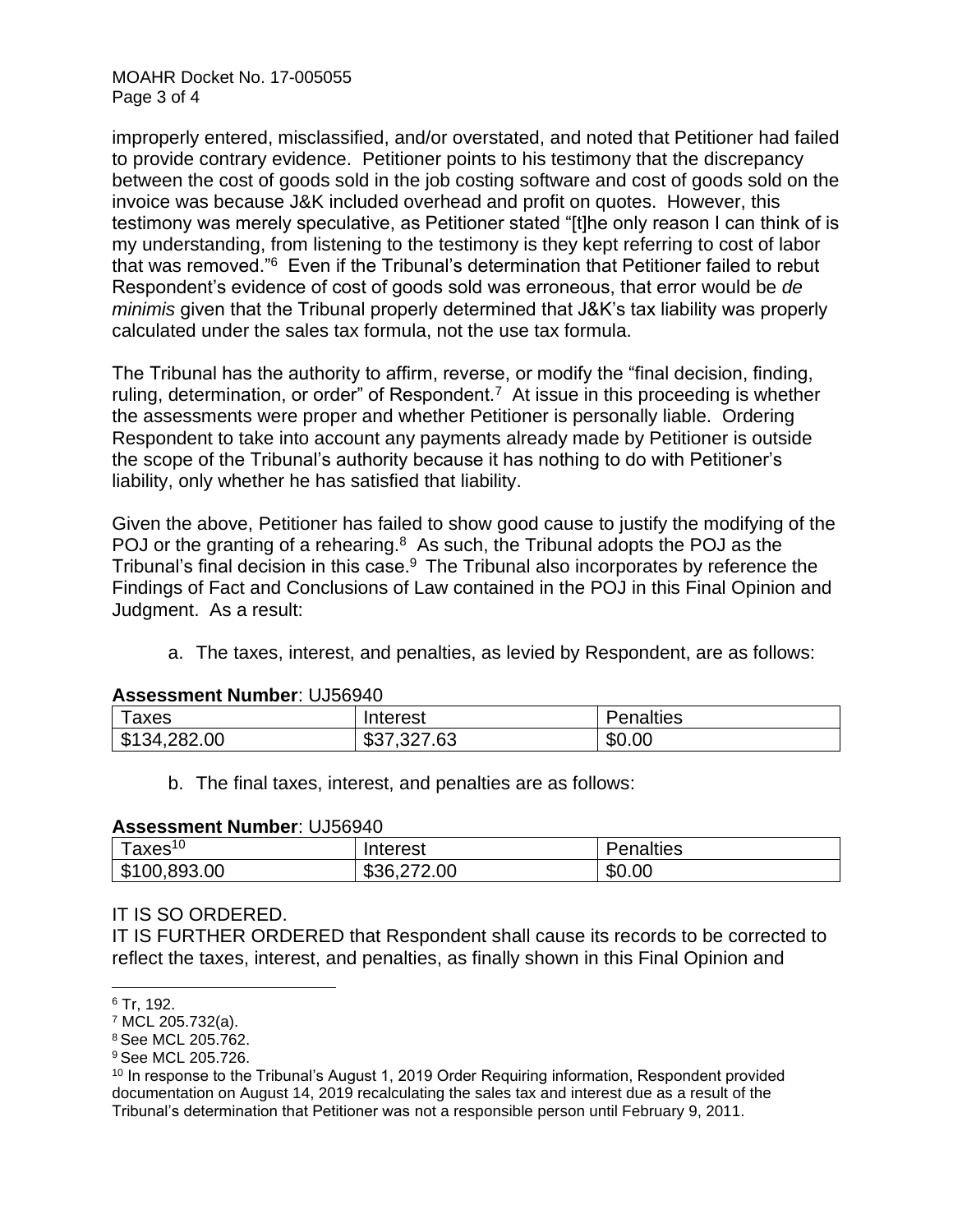Judgment within 20 days of entry of this Final Opinion and Judgment.

IT IS FURTHER ORDERED that Respondent shall collect the affected taxes, interest, and penalties or issue a refund as required by this Order within 28 days of entry of this Final Opinion and Judgment.

This Final Opinion and Judgment resolves the last pending claim and closes this case.

### APPEAL RIGHTS

If you disagree with the final decision in this case, you may file a motion for reconsideration with the Tribunal or a claim of appeal with the Michigan Court of Appeals.

A Motion for reconsideration must be filed with the required filing fee within 21 days from the date of entry of the final decision.<sup>11</sup> Because the final decision closes the case, the motion cannot be filed through the Tribunal's web-based e-filing system; it must be filed by mail or personal service. The fee for the filing of such motions is \$50.00 in the Entire Tribunal and \$25.00 in the Small Claims Division, unless the Small Claims decision relates to the valuation of property and the property had a principal residence exemption of at least 50% at the time the petition was filed or the decision relates to the grant or denial of a poverty exemption and, if so, there is no filing fee.<sup>12</sup> A copy of the motion must be served on the opposing party by mail or personal service or by email if the opposing party agrees to electronic service, and proof demonstrating that service must be submitted with the motion.<sup>13</sup> Responses to motions for reconsideration are prohibited and there are no oral arguments unless otherwise ordered by the Tribunal.<sup>14</sup>

A claim of appeal must be filed with the appropriate filing fee. If the claim is filed within 21 days of the entry of the final decision, it is an "appeal by right." If the claim is filed more than 21 days after the entry of the final decision, it is an "appeal by leave."<sup>15</sup> A copy of the claim must be filed with the Tribunal with the filing fee required for certification of the record on appeal.<sup>16</sup> The fee for certification is \$100.00 in both the Entire Tribunal and the Small Claims Division, unless no Small Claims fee is required.<sup>17</sup>

By Ade Sh. Strik

Entered: August 20, 2019 wmm

<sup>11</sup> See TTR 261 and 257.

<sup>12</sup> See TTR 217 and 267.

<sup>13</sup> See TTR 261 and 225.

<sup>14</sup> See TTR 261 and 257.

<sup>15</sup> See MCL 205.753 and MCR 7.204.

<sup>16</sup> See TTR 213.

<sup>17</sup> See TTR 217 and 267.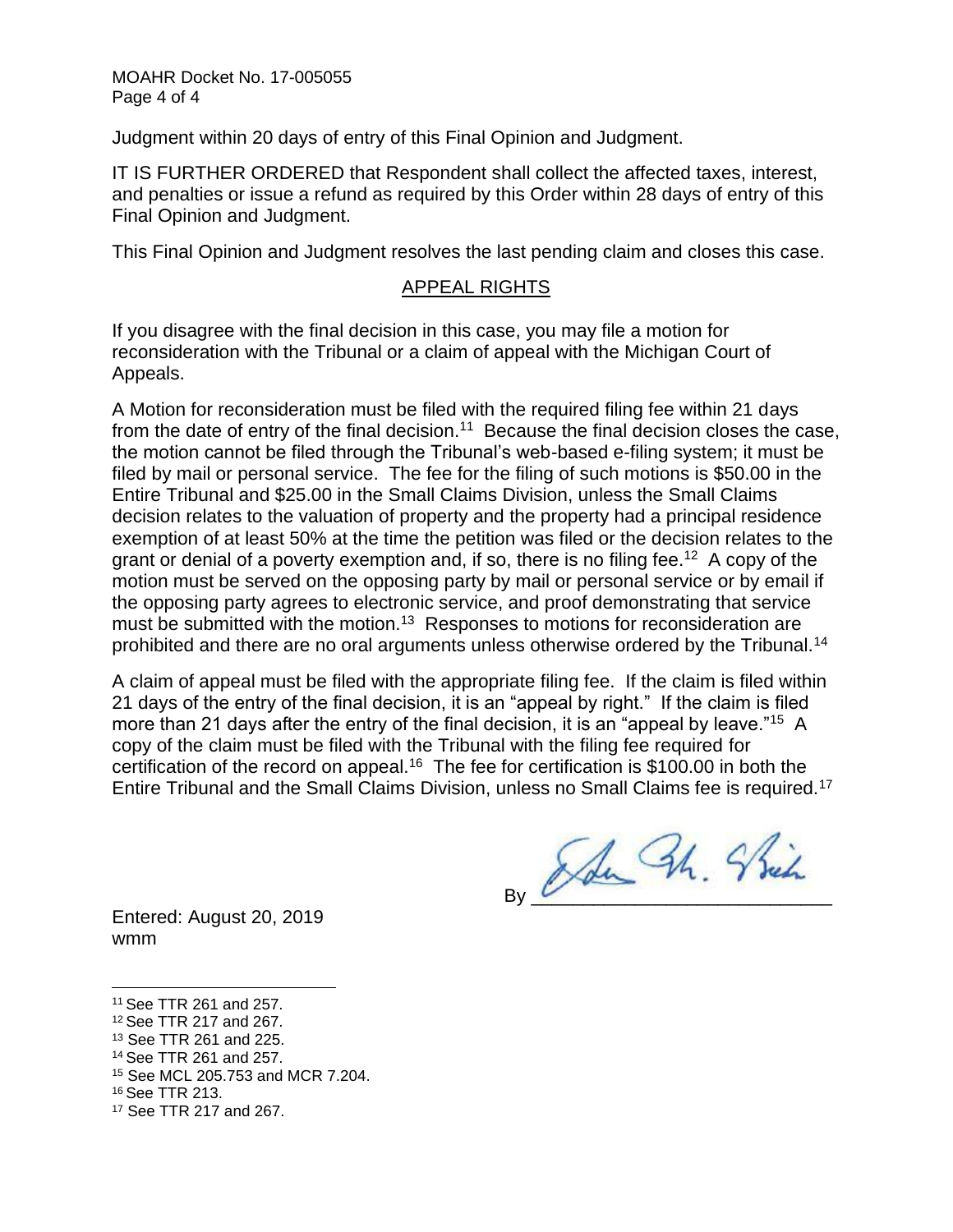

GRETCHEN WHITMER GOVERNOR

STATE OF MICHIGAN DEPARTMENT OF LICENSING AND REGULATORY AFFAIRS LANSING

ORLENE HAWKS DIRECTOR

Petitioner,

Kyle D Crossman, The Crossman, The Crossman MICHIGAN TAX TRIBUNAL

v MOAHR Docket No. 17-005055

Michigan Department of Treasury, Presiding Judge Respondent. The Peter M. Kopke

### PROPOSED OPINION AND JUDGMENT

### **INTRODUCTION**

Petitioner, Kyle D. Crossman, appeals Final Assessment No. UJ56940 levied by Respondent, Michigan Department of Treasury, on October 11, 2017. The Final Assessment established that Petitioner owes sales tax in the amount of \$134,282 plus interest for the period 11/1/2008 to 10/31/2012. Daniel Weininger and Sheldon Mandelbaum, Attorneys, represented Petitioner. James A. Ziehmer, Assistant Attorney General, represented Respondent.

A hearing on this matter was held on March 19, 2019. Petitioner's witnesses were Kyle Crossman, Julie Lanzesira, Alexander Lusk, Ryan Dailey, Shatonya Wilkins, and Kimberly Knoll. Respondent did not present any witnesses.

Based on the evidence (i.e., testimony and documentation) and case file, the

Tribunal finds that:

- 1. Petitioner is **not** personally liable under MCL 205.27a for taxes that were required to be paid **prior to February 9, 2011** and any interest or penalties relating to the non-payment of taxes prior to that date. [Emphasis added.]
- 2. Petitioner **is personally liable** under MCL 205.27a for taxes that were required to be paid **on or after February 9, 2011** and any interest or penalties relating to the non-payment of taxes on or after that date. [Emphasis added.]
- 3. The underlying assessment is correct. Nevertheless, Respondent is required to revise that assessment to reflect **only** those taxes not paid on or after February 9, 2011 **and** any interest or penalties relating to the non-payment of taxes on or after that date. [Emphasis added.]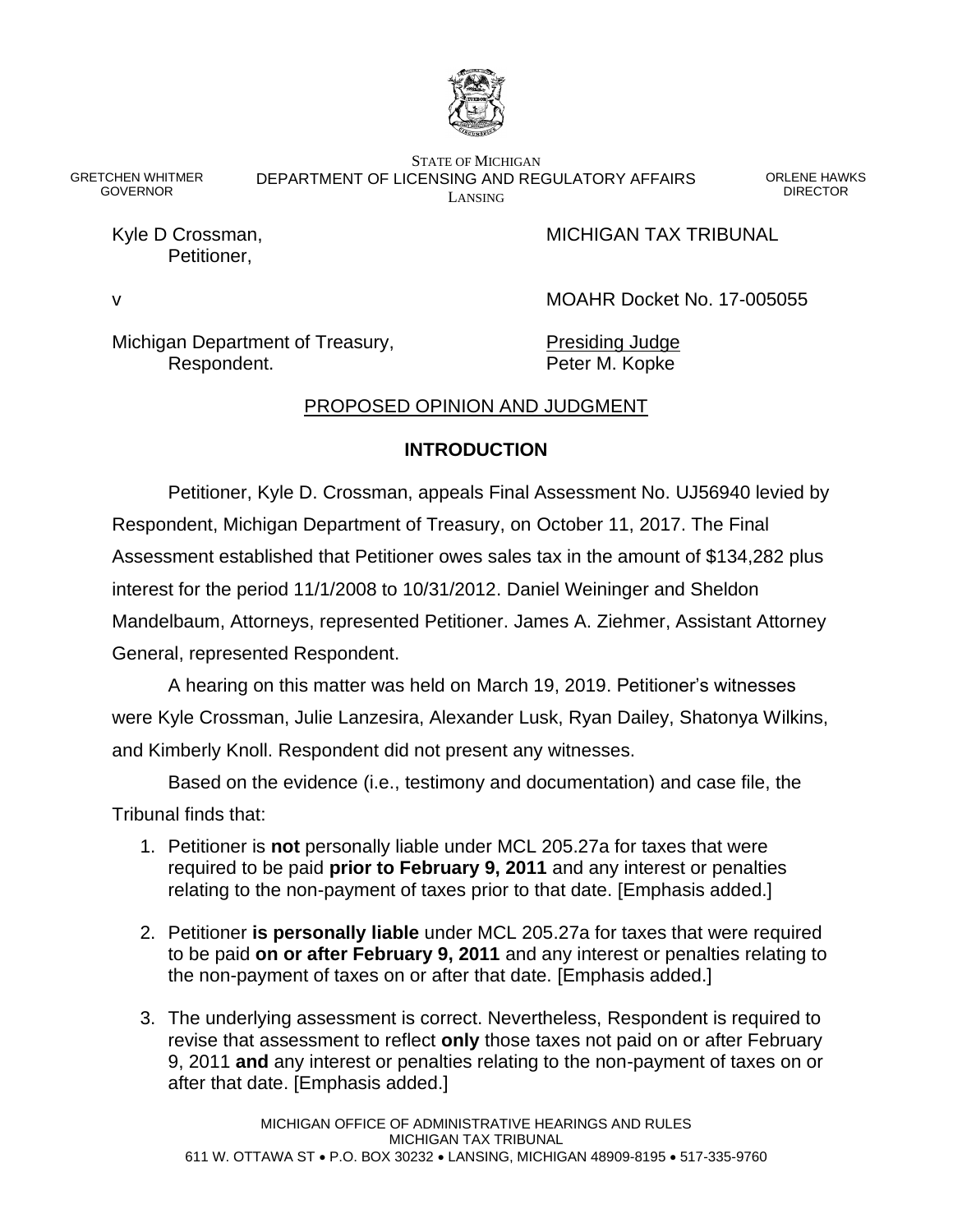MOAHR Docket No. 17-005055 Page 2 of 10

### **FINDINGS OF FACT**

The following facts were proven by a preponderance of the evidence (i.e.,

testimony and admitted exhibits) and concern only the evidence and inferences found to be significantly relevant to the legal issues involved:<sup>1</sup>

- 1. Respondent issued Final Assessment No. UJ56940 to J & K Mechanical Inc. on June 16, 2015.
- 2. Payment on Final Assessment No. UJ56940 was due on or before July 21, 2015.
- 3. Respondent issued Final Assessment No. UJ56940 to Petitioner pursuant to MCL 205.27a on October 11, 2017.
- 4. The tax period at issue is 11/1/2008 to 10/31/2012.
- 5. Petitioner was a corporate officer (vice president) of J & K Mechanical before, during, and after the tax period at issue.
- 6. Petitioner signed some tax related documents for J & K Mechanical beginning in 2011.
- 7. Petitioner signed a power of attorney on behalf of J & K Mechanical on February 9, 2011.
- 8. Petitioner signed a check in payment of Michigan taxes on behalf of J & K Mechanical on April 28, 2011.
- 9. Petitioner signed an installment agreement with Treasury for unpaid taxes on behalf of J & K Mechanical in 2011.
- 10.Petitioner signed two Michigan Offers in Compromise on behalf of J & K Mechanical on April 17, 2015 and February 23, 2016.

## **ISSUES AND CONCLUSIONS OF LAW**

The issues in this matter are:

Whether Petitioner is a "responsible person" and liable for the tax debts of the business and whether the underlying assessment is correct.

In that regard, MCL 205.27a(5) provides, in pertinent part:

**If a business liable for taxes administered under this act fails**, for any reason after assessment, **to file the required returns or to pay the tax due**, any of its officers, members, managers of a manager-managed limited liability company, or partners **who the department determines**, based on either an audit or an investigation, **is a responsible person is** 

<sup>1</sup> The Tribunal has not addressed every piece of evidence or every inference that might lead to conflicting conclusions and has rejected evidence contrary to these findings.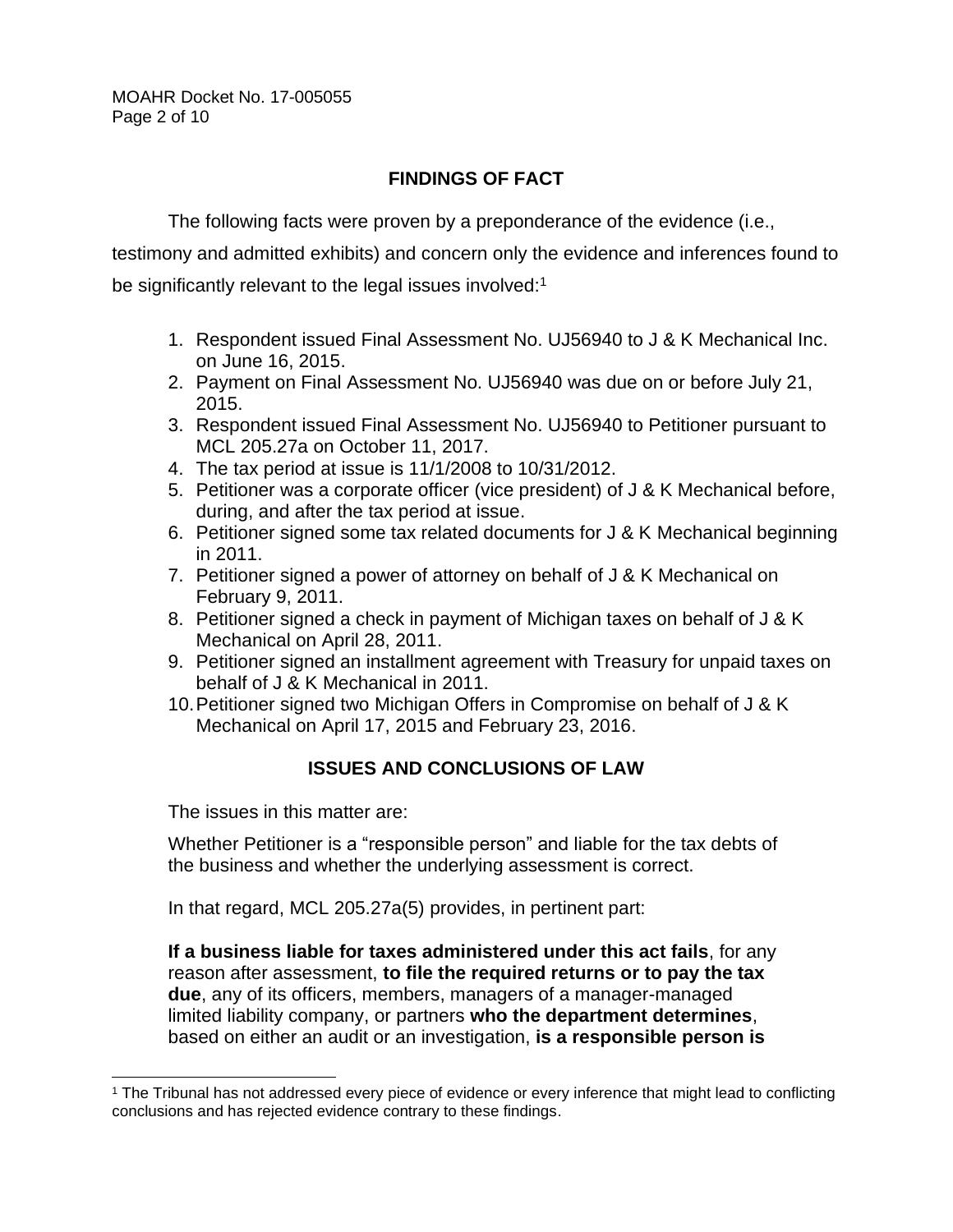**personally liable for the failure for the taxes** . . . . A responsible person **may** challenge the validity of an assessment to the same extent that the business could have challenged that assessment under sections 21 and 22 when originally issued. The department **has the burden to first produce prima facie evidence** as described in subsection (15) **or establish a prima facie case** that the person is the responsible person under this subsection through establishment of all elements of a responsible person as defined in subsection  $(15).<sup>2</sup>$ 

A "responsible person" is "an officer, member, manager of a manager-managed limited liability company, or partner for the business who controlled, supervised, or was responsible for the filing of returns or payment of any of the taxes . . . during the time period of default and who, during the time period of default, willfully failed to file a return or pay the tax due  $\ldots$  ."<sup>3</sup> MCL 205.27a(15)(b) further states that

The signature, including electronic signature, of any officer, member, manager of a manager-managed limited liability company, or partner on returns or negotiable instruments submitted in payment of taxes of the business during the time period of default, is prima facie evidence that the person is a responsible person. A signature, including electronic signature, on a return or negotiable instrument submitted in payment of taxes after the time period of default alone is not prima facie evidence that the person is a responsible person for the time period of default but may be considered along with other evidence to make a prima facie case that the person is a responsible person. $4$ 

"Time period of default" is defined as "the tax period for which the business failed to file the return or pay the tax due under subsection (5) and through the later of the date set for the filing of the tax return or making the required payment."<sup>5</sup> "Willfully" is defined to mean that "the person knew or had reason to know of the obligation to file a return or pay the tax, but intentionally or recklessly failed to file the return or pay the tax."<sup>6</sup> A "negotiable instrument" is "a written instrument that (1) is signed by the maker or drawer, (2) includes an unconditional promise or order to pay a specified sum of money,

<sup>2</sup> *Id*. (Emphasis added).

<sup>3</sup> See MCL 205.27a(15)(b).

<sup>4</sup> *Id*.

<sup>5</sup> See MCL 205.27a(15)(c).

<sup>6</sup> See MCL 205.27a(15)(d).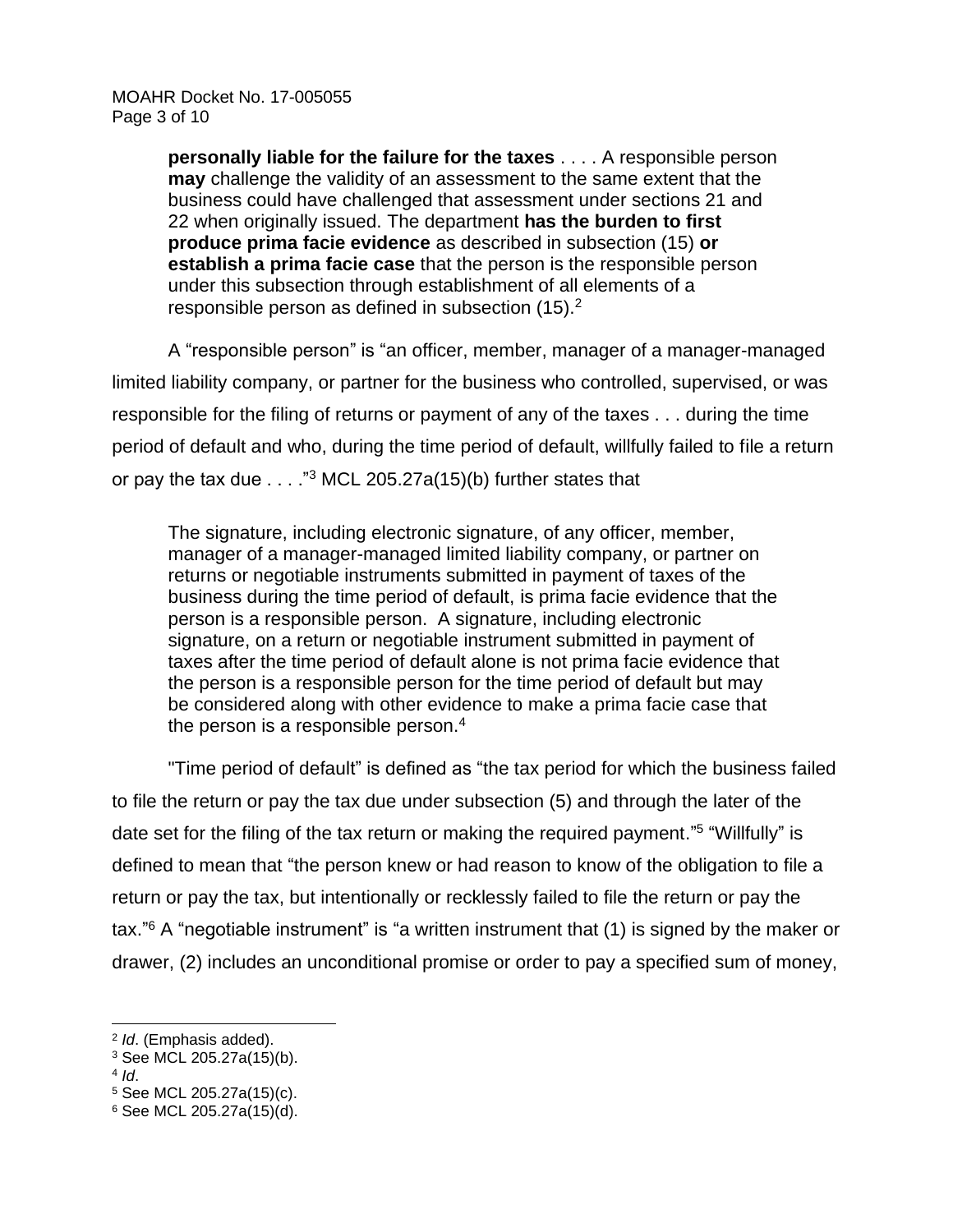MOAHR Docket No. 17-005055 Page 4 of 10

(3) is payable on demand or at a definite time, and  $(4)$  is payable to order or to bearer."<sup>7</sup> There are various types of such instruments, including "bills of exchange, promissory notes, bank checks, certificates of deposit, and other negotiable securities."<sup>8</sup>

Finally, the Michigan Court of Appeals in *Kostyu v Dep't of Treasury* held that "the Tax Tribunal has authority to allocate the burden of proof in a manner consistent with the legislative scheme."<sup>9</sup> The Court further stated:

Although the revenue statute at issue . . . does not state which party has the burden of proof, **imposing the burden on the taxpayer is consistent** with the overall scheme of the tax statutes and the Legislature's intent to give the Department a means of basing an assessment on the best information available to it under the circumstances.<sup>10</sup>

Here, Respondent, in support of its position that Petitioner is a responsible person within the meaning of MCL 205.27a(15)(b), relies on Petitioner's responses to its Requests for Admission, in which Petitioner admitted that he was a corporate officer of J & K Mechanical before, during and after the tax period at issue, that he signed some tax related documents on its behalf beginning in 2011, and that he signed all of the following: (1) a power of attorney form, (2) a check in payment of Michigan taxes, (3) an installment agreement with Treasury for unpaid taxes, and (4) two Michigan Offers in Compromise. The Offers in Compromise were executed in 2015 and 2016, but the Power of Attorney form, check, and installment agreement were all executed in 2011. Inasmuch as the latter two documents are negotiable instruments submitted during the relevant tax period, the Tribunal finds that Respondent has met its burden of producing prima facie evidence that Petitioner is a "responsible person" under MCL 205.27a(15)(b). Although Petitioner's Counsel made a point of noting that this evidence

and the associated conduct relates only to remediation of a delinquency, the Tribunal

<sup>7</sup> See NEGOTIABLE INSTRUMENT, Black's Law Dictionary (10th ed. 2014). "When determining the common, ordinary meaning of a word or phrase, consulting a dictionary is appropriate." *Title Office, Inc v Van Buren Co Treasurer,* 469 Mich 516, 522; 676 NW2d 207 (2004).

<sup>8</sup> *Id*.

<sup>9</sup> See *Kostyu v Dep't of Treasury*, 170 Mich App 123, 130; 427 NW2d 566 (1988) citing *Zenith Industrial Corp v Dep't of Treasury,* 130 Mich App 464; 343 NW2d 495 (1983).

<sup>10</sup> See *Kostyu*, supra at 130 citing *Vomvolakis v Dep't of Treasury*, 145 Mich App 238; 377 NW2d 309 (1985), *lv den* 424 Mich 887 (1986) (emphasis added).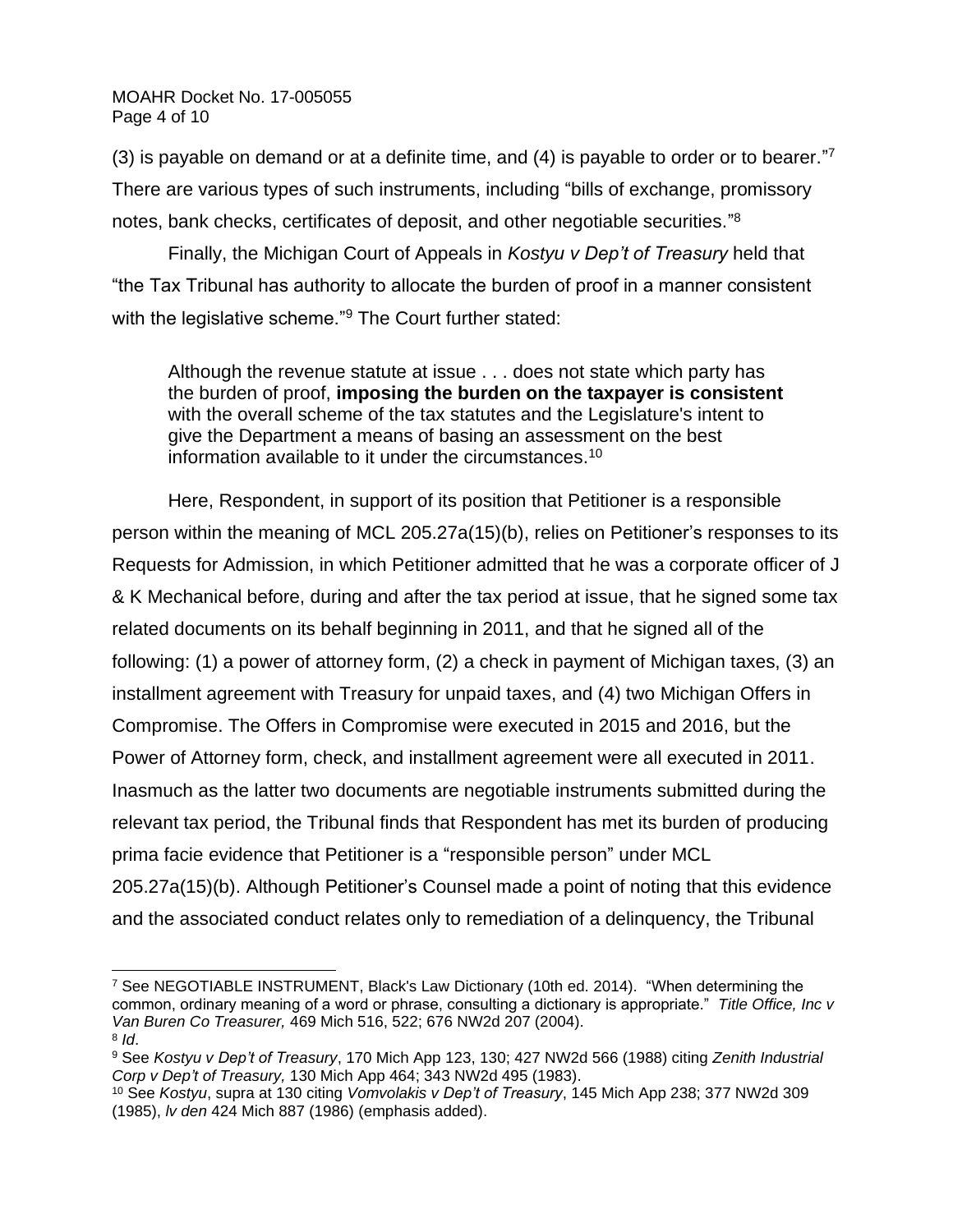MOAHR Docket No. 17-005055 Page 5 of 10

finds this fact irrelevant under the plain language of the statute,<sup>11</sup> which requires nothing more than a signature on the specified documents, submitted during the relevant timeframe. As noted by the Michigan Court of Appeals:

> Prima facie evidence is evidence which, if **not** rebutted, is **sufficient by itself** to establish the truth of a legal conclusion asserted by a party. *People v Licavoli,* 264 Mich 643, 653; 250 NW 520 (1933). Statutory language making proof of one fact prima facie evidence of another fact is analogous to a statutory rebuttable presumption. See, e.g., *Raptis v Safeguard Ins Co,* 13 Mich App 193, 199; 163 NW2d 835 (1968).

> In civil matters, a presumption operates to shift the burden of going forward with the evidence. *McKinstry v Valley Obstetrics– Gynecology Clinic, PC,* 428 Mich 167, 180; 405 NW2d 88 (1987). In *Widmayer v Leonard,* 422 Mich 280, 289; 373 NW2d 538 (1985), our Supreme Court stated:

> 'It is a procedural device which allows a person relying on the presumption to avoid a directed verdict, and it permits that person a directed verdict if the opposing party fails to introduce evidence rebutting the presumption.

[]Almost all presumptions are made up of permissible inferences. Thus, while the presumption may be overcome by evidence introduced, the inference itself remains and may provide evidence sufficient to persuade the trier of fact even though the rebutting evidence is introduced. But always it is the inference and not the presumption that must be weighed against the rebutting evidence.' 12

<sup>11</sup> As stated by the Court of Appeals in *Spartan Stores, Inc v City of Grand Rapids*, 307 Mich App 565, 569; 861 NW2d 347 (2014):

The primary goal of statutory interpretation "is to discern and give effect to the intent of the Legislature." *Lafarge Midwest, Inc v Detroit,* 290 Mich App 240, 246; 801 NW2d 629 (2010). "When ascertaining the Legislature's intent, **a reviewing court should focus first on the plain language of the statute in question** . . . . " *Fisher Sand & Gravel Co v Neal A. Sweebe, Inc,* 494 Mich 543, 560; 837 NW2d 244 (2013) (citations omitted). The contested portions of a statute "must be read in relation to the statute as a whole and work in mutual agreement." *US Fidelity & Guarantee Co v Michigan Catastrophic Claims Ass'n (On Rehearing),* 484 Mich 1, 13; 795 NW2d 101 (2009).

<sup>12</sup> See *Am Cas Co v Costello*, 174 Mich App 1, 7; 435 NW2d 760 (1989) (emphasis added).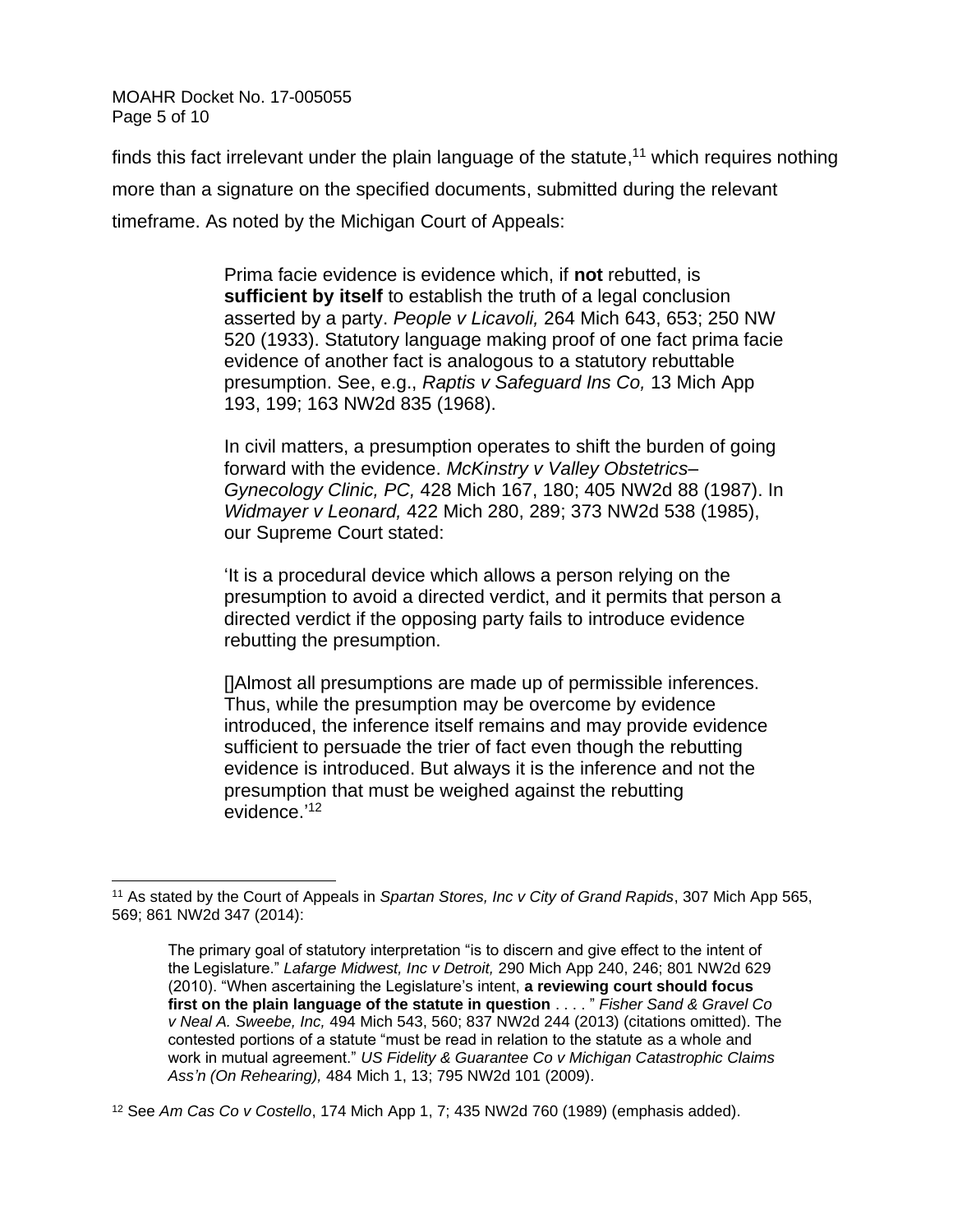#### MOAHR Docket No. 17-005055 Page 6 of 10

As such, there is no dispute that Petitioner was an officer who controlled, supervised, or was responsible for the filing of returns or payment of J & K's taxes as of February 9, 2011.

Nevertheless, Petitioner contends that he is not a "responsible person" because he did not control, supervise, or have responsibility for the filing of returns or payment of taxes prior to that date, and because there is no evidence establishing that he "willfully" failed to pay the tax that was the subject of the audit. With respect to the former argument (i.e., prior to February 9, 2011), the Tribunal agrees. More specifically, Petitioner did not assume responsibility for the filing and payment of J & K's taxes until February 9, 2011, and, as a result, he cannot be held personally liable for taxes that were required to be filed or paid prior to that date.<sup>13</sup> Annual sales and use tax returns must be filed and paid no later than February 28<sup>th</sup> each year and Petitioner is therefore liable, if at all, only for deficiencies relating to the 2010 (which would have been filed February 2011) and subsequent tax years. As for the latter argument, Petitioner's reliance on the purported lack of evidence is misplaced because he was required to provide affirmative evidence establishing the lack of any willfulness to file and/or pay in light of Respondent's establishment of a prima facie case that he was a responsible person under the statute. Petitioner's Counsel did point to Ms. Wilkins' testimony and

<sup>13</sup> See *Shotwell v Dep't of Treasury*, 305 Mich App 360, 853 NW2d 414 (2014), *judgment vacated in part, appeal denied in part,* 497 Mich 977, 860 NW2d 623 (2015), wherein the Court of Appeals held that:

an officer may only be held personally liable when he or she controlled, supervised, or was responsible for filing returns or paying taxes during 'the time period of default,' which consists of the relevant tax period extending to 'the later of the date set for the filing of the tax return or making the required payment.' Conversely, it follows that an individual who did not control, supervise, or bear responsibility for filing returns or paying taxes during the relevant timeframe may not be held personally liable. Thus, an officer assuming his or her position after taxes come due and after the date for filing the return has passed, is not a responsible person for the corporation's failures in respect to these obligations and is, therefore, not personally liable under § 27a(5). Applying this conclusion to petitioner's case, the date for the collection and reconciliation of the equity assessment owed under the TPTA is April 15 of the applicable tax year, meaning that the sums PTT owed for the 2006 and 2007 equity assessments were due on April 15, 2007, and April 15, 2008, respectively. MCL 205.426d(4). Because petitioner's appointment as president occurred in 2010, long after the date for making the required payments had passed, she cannot be held personally liable on the basis of her official appointment as president of PTT. [*Id*. at 369–70.]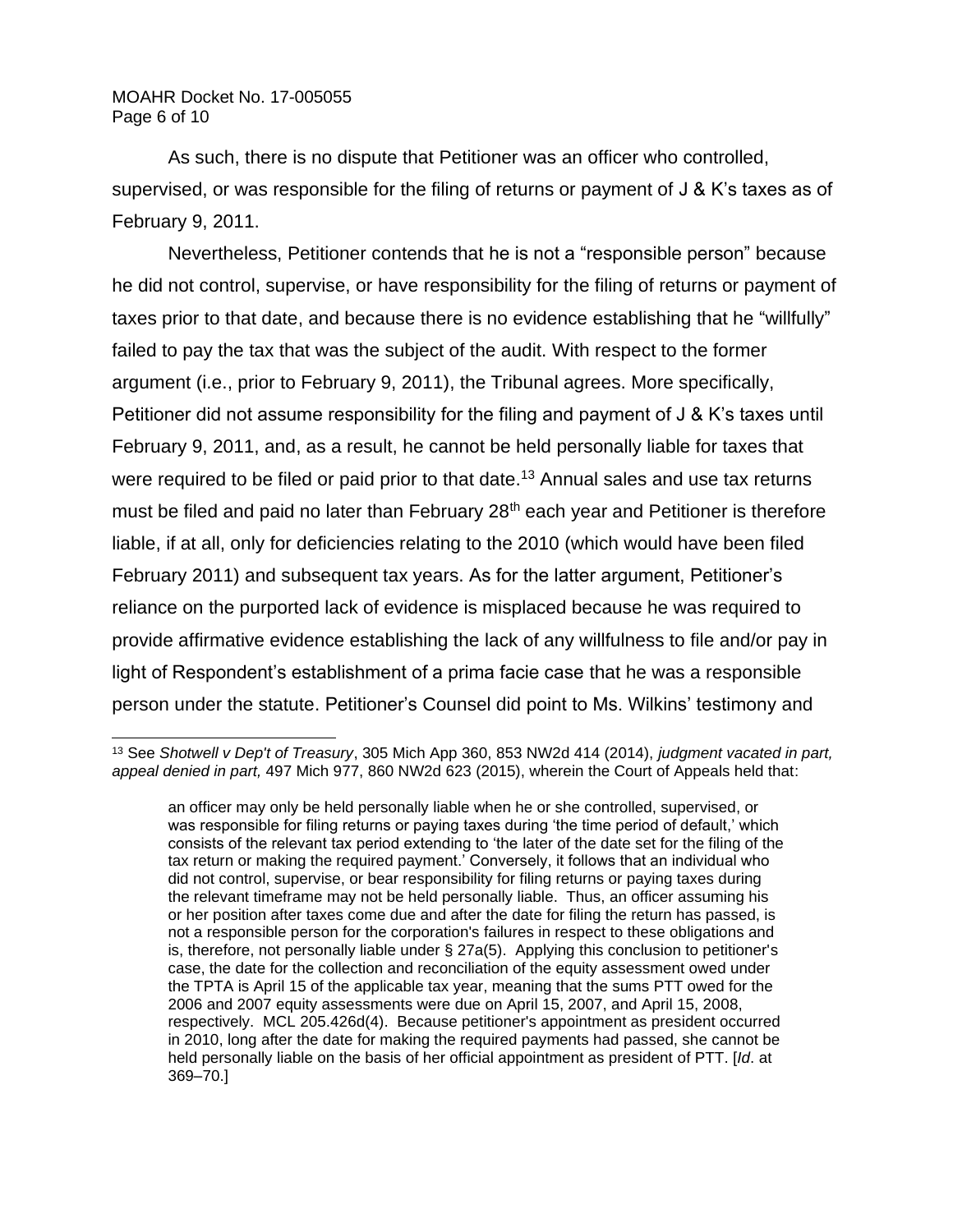#### MOAHR Docket No. 17-005055 Page 7 of 10

audit report, wherein she stated that she found no intentional conduct from anyone at J & K and noted the lack of a penalty for willful failure to file or pay. Pursuant to the above definition, however, conduct does not need to be intentional or deliberate and actual knowledge is not required. Rather, it is sufficient if an individual had reason to know of the obligation to file a return or pay the tax. Similarly, failure to file or pay need not be intentional, recklessness will suffice. And while Counsel also pointed to Mr. Crossman's testimony that he did not know that these liabilities existed until the final determination letter was issued in 2014, he clearly knew of the obligation to pay the tax after the final assessment was issued on June 16, 2015 and failed to explain or even address the failure to pay the final assessment, which was issued at a time when he was responsible for filing returns and payment of taxes and fell within the "time period of default."

As for the underlying audit, the Tribunal notes that assessments levied under the General Sales Tax Act ("GSTA") are considered prima facie correct, and that the burden of refuting such assessments is on the taxpayer.<sup>14</sup> Taxpayers are required to keep "an accurate and complete beginning and annual inventory," <sup>15</sup> and "the Legislature has granted the department wide discretion in the selection of auditing methods."<sup>16</sup> The taxpayer is required to establish, by way of sufficient and reliable evidence, actual inaccuracy in the audit results.<sup>17</sup> Petitioner's primary argument in this case is that Respondent used an incorrect formula and that it should have calculated the tax as 6% of the cost of goods sold or of the materials that are used on a job. In support, Petitioner cites Internal Policy Directive (IPD) 2005-3, Revenue Administrative Bulletin (RAB) 2016-18, and the audit conducted by Alexander Lusk for the 2014-2016 tax years.

<sup>&</sup>lt;sup>14</sup> "If the taxpayer fails to file a return or to maintain or preserve sufficient records as prescribed in this section, or the department has reason to believe that any records maintained or returns filed are inaccurate or incomplete and that additional taxes are due, the department may assess the amount of the tax due from the taxpayer based on an indirect audit procedure or any other information that is available or that may become available to the department. That assessment is considered prima facie correct for the purpose of this act and the burden of proof of refuting the assessment is upon the taxpayer." MCL 205.68(4).

<sup>15</sup> MCL 205.68(1).

<sup>16</sup> *By Lo Oil Co v Dep't of Treasury*, 267 Mich App 19, 42; 703 NW2d 822, 838 (2005). See also *Vomvolakis v Dep't of Treasury*, 145 Mich App 238; 377 NW2d 309 (1985). <sup>17</sup> *Id*. at 42.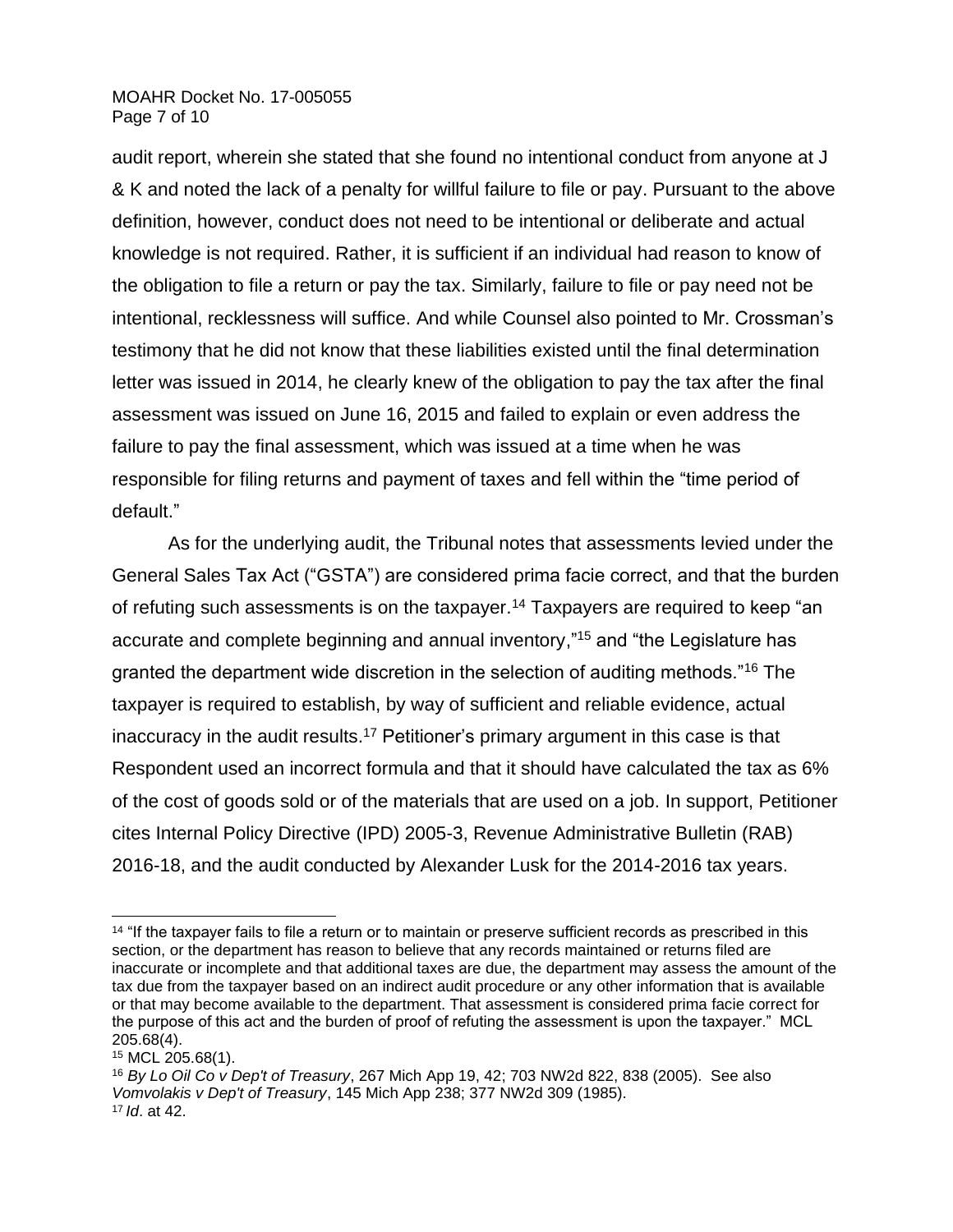MOAHR Docket No. 17-005055 Page 8 of 10

Pursuant to IPD 2005-3,

. . . real property contractors that consistently hold themselves out to the public as retailers, and who consistently collect and remit sales tax in a manner consistent with the General Sales Tax Act . . . are liable for sales tax on the appropriate 'sales price' measurement of those sales as though the contractor were making 'sales at retail' within the meaning of the General Sales Tax Act.<sup>18</sup>

The directive further states:

A real property contractor is statutorily considered a consumer of the materials used in the activities of constructing, altering, repairing, or improving real estate for others. Its sales and use tax obligation is generally . . . 6% of the cost of materials used in the job.

This policy of allowing contractors who consistently hold themselves out as retailers to treat themselves as retailers who are making sales at retail is grounded in the fact that the State of Michigan will receive at least as much sales tax revenue from the contractor as it would receive should the contractor pay sales or use tax on its purchases. IT IS IMPORTANT TO NOTE THAT WHERE THIS IS NOT THE CASE THE ADMINISTRATIVE POLICY WILL NOT BE FOLLOWED.<sup>19</sup> [Emphasis in the original.]

RAB 2016-18 similarly states:

Contractors that consistently hold themselves out to the public as retailers, and therefore collect and remit sales tax pursuant to the sales tax act, are liable for sales tax based on the sales price of the property. However, if the amount remitted as sales tax from the contractor is less than the amount that would be remitted if the contractor paid sales or use tax on its purchases in performing its contracts, the contractor is liable for the difference.

Petitioner interprets these publications to mean that so long as a contractor who is remitting taxes to the State for sales or use tax uses a formula of six percent of the cost of material used on the job, they have satisfied their obligations and their liabilities to the State. The Tribunal disagrees, as the publications clearly state that it is the policy of the Department of Treasury to treat contractors that consistently hold themselves out

 $18$  *Id.* 

<sup>19</sup> *Id*.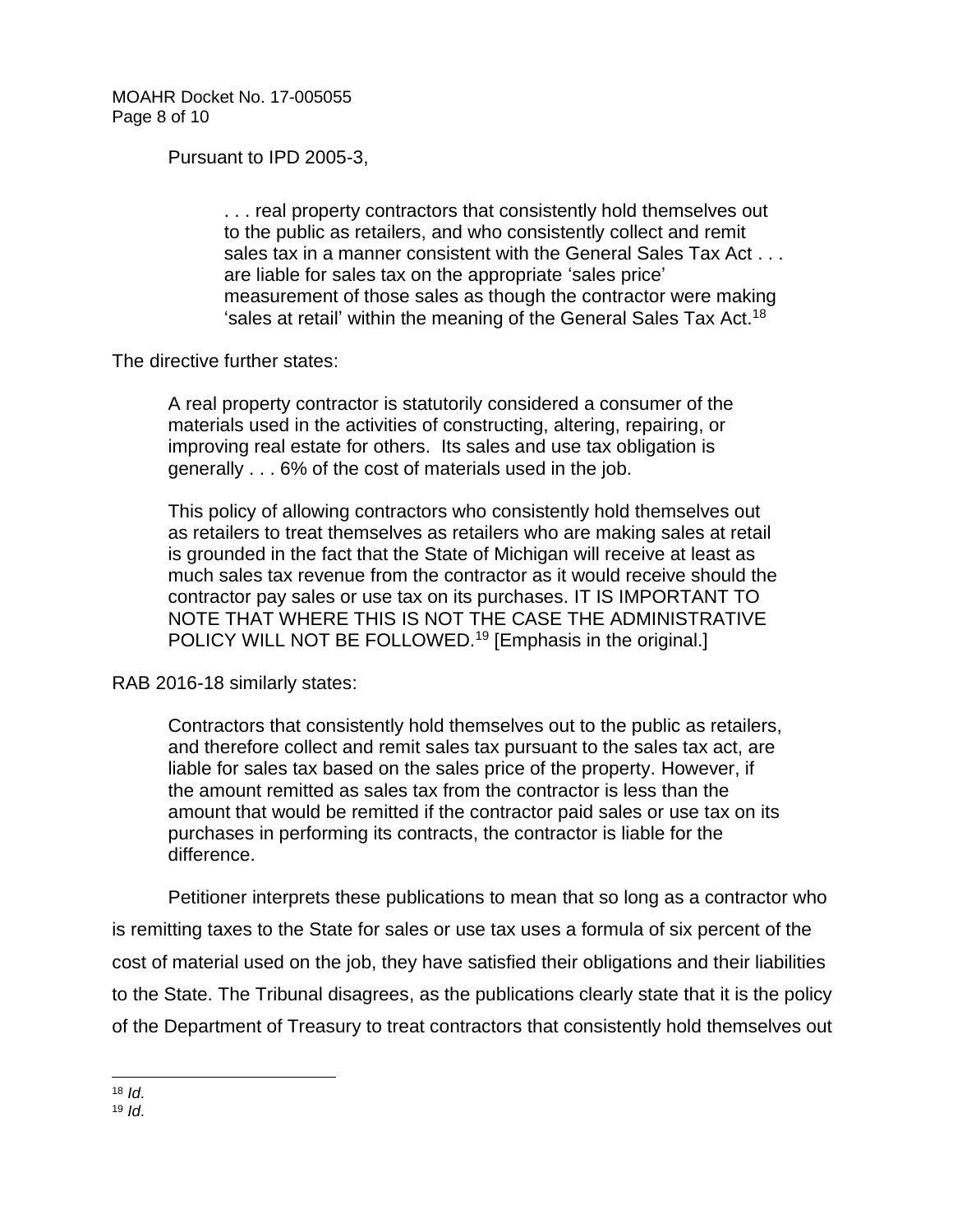#### MOAHR Docket No. 17-005055 Page 9 of 10

to the public as retailers and consistently collect and remit sales tax are liable for sales tax notwithstanding that they are statutorily considered consumers of the materials used in the job and would otherwise be liable for use tax. The publications further state that this policy is grounded in the fact that the State will receive **at least as much** sales tax as it would if the contractor were paying use tax. Consequently, the sales tax cannot be less than what would be owed in use tax, but it can be more. Despite Petitioner's assertion to the contrary, use tax provides a baseline measure of liability in these circumstances, not a cap. As such, and inasmuch as the admitted exhibits and the testimony provided by both Petitioner and Respondent's auditor, Shatonya Wilkins, establish that Petitioner consistently collected and reported sales tax, Respondent's use of a sales tax formula was appropriate. Even assuming that a use tax formula should have been utilized, Ms. Wilkins testified that Petitioner's use tax liability would have been more than the \$65,000 that they paid based upon her review of the cost of goods sold reported on the federal income tax returns.<sup>20</sup> This testimony is supported by the admitted returns for the 2009 and 2010 tax years, which indicated the cost of goods sold as \$1,172,916 and \$1,827,221, respectively. Ms. Wilkins also testified that she did not use the cost of goods sold as identified in J & K's records because labor and materials were improperly entered, misclassified, and/or overstated.<sup>21</sup> More importantly, Petitioner failed to provide any evidence to the contrary, and the Tribunal cannot, therefore, find that Respondent erred in its determination. The same is true of the labor deductions, which were disputed, but unrefuted.<sup>22</sup>

<sup>20</sup> TR at 130.

<sup>21</sup> TR 165-171.

<sup>&</sup>lt;sup>22</sup> With respect to the labor deductions, the Audit Report states as follows: "The taxpayer does not agree with Audit Determination. The taxpayer states that the labor/service allowance is not accurate. Auditor allowed an extended amount of time for the taxpayer to provide documentation to the contrary. An Information and Document Request was sent on 1-11-2013 asking for the taxpayer to provide the information that was used in accruing and submitting sales tax payments; however the taxpayer did not provide information. The auditor sent on 8-26-2013 another Information and Document Request for documentation to verify labor, exempt sales/services and bad debt deductions. The taxpayer provided the auditor with Federal 941's for 2008-2010. The auditor determined that this information was not sufficient for verifying allowable labor deduction. The taxpayer could not provide any other information to verify or determine labor deduction. The Auditor met with taxpayer's attorney several times to discuss what information would reduce the deficiency. The auditor explained to the taxpayer that sales/use tax should have been paid for all materials used during construction jobs in Michigan. The determination is reflective of tax that should have been paid on these materials." *Id*.